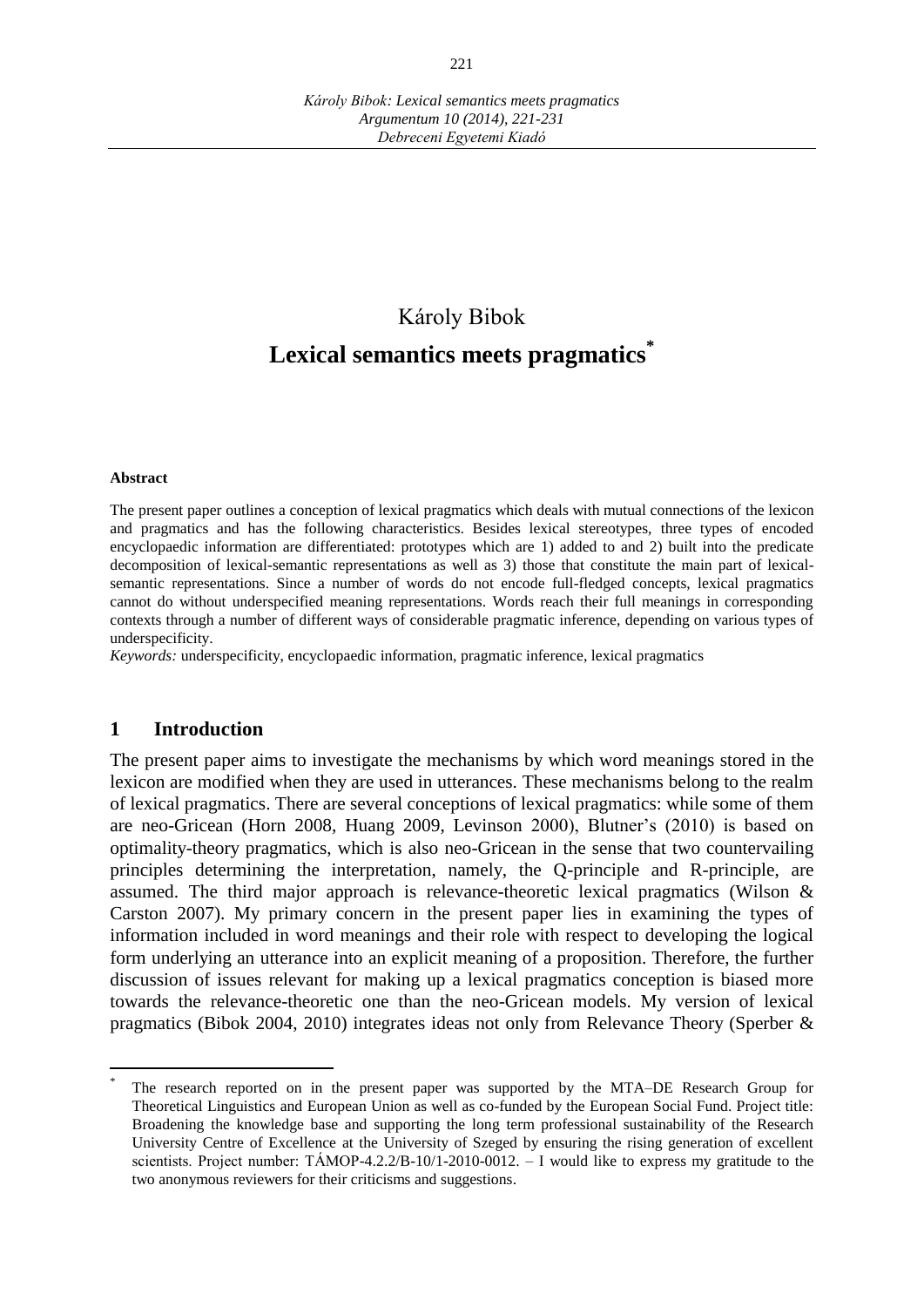Wilson 1995) but also from Two-level Conceptual Semantics (cf. Lang & Maienborn 2011) and Generative Lexicon Theory (Pustejovsky 1995), and here it will be supplemented with new insights. Nevertheless, I admit that it is at variance with some relevance-theoretic assumptions, at least with some of the standards with respect to word meanings and interpretation mechanisms. In what follows I propose my approach to point out how lexically stored word meanings contribute to the explicit propositional content of utterances, and how they get their actual interpretations in the construal of utterance meanings.

## **2 Theses to be maintained by lexical pragmatics**

To begin with, let us take as a starting point **the contextualist stance,** according to which the explicit content of an utterance is underspecified by the linguistically encoded meaning and a substantial element of pragmatic inference is crucial for determining not only what is implicated but also what is said (cf. Recanati 2012). Moreover, as Sperber and Wilson (2012) state, a **concept** a word is used to convey in an utterance has to be **contextually worked out**. All words behave this way independently of whether or not a word encodes a full concept. The latter type of cases, when **words do not encode full-fledged concepts,** has not been subjected to a thorough examination yet. However, it would deserve special attention because the underspecificity coming from the lexicon raises the following two questions. First, how can one treat a word meaning as a not full-fledged concept and, second, how does such a concept become a contextually full one depending on various types of underspecificity but again through considerable pragmatic knowledge? Sperber and Wilson's examples include words *my, have, near* and *long,* but one may think this category of words is very common. Taking into account such views on word meanings in utterances as Two-level Conceptual Semantics (cf. Lang & Maienborn 2011) and Generative Lexicon Theory (Pustejovsky 1995), we can list a great number of words which do not encode full-fledged concepts. Before showing my analyses of words of the given kind, I have to present my answer to the question how to treat a word meaning as a not full-fledged concept.

## *2.1 Types of information encoded in word meanings*

Now it is clear that even if one ignores polysemy, homonymy and synonymy as well as procedural meanings, **the equivalence between concepts and word meanings** does not hold. On the one hand, there are a great many concepts which are not encoded by any lexical item, and, on the other, there are words which do not encode full concepts. But what constitutes the meaning of a word in the latter case if one maintains **–** as in Relevance Theory (Sperber & Wilson 1995: 86-93, Carston 2002: 322) **–** that concepts are atomic? Relying on arguments in Groefsema (2007) and in Bibok (2004), I reject the atomistic view of concepts and, consequently, of the conceptual meanings of words. Instead, I favour the **Common-Stock-of-Features Framework,** the core idea of which is that "both conceptual knowledge and lexicalsemantic knowledge involve a common stock of **featural** [emphasis added **–** K.B.] atomic representations but combine them into complex structures in a [partly **–** K.B.] different way" (Kelter & Kaup 2012: 2796). What features does then a word encode in its meaning (and, consequently, what features does a concept include in its content)?

Detached from their contexts, some pieces of contextual information can become contextindependent. Furthermore, such kind of encyclopaedic information and information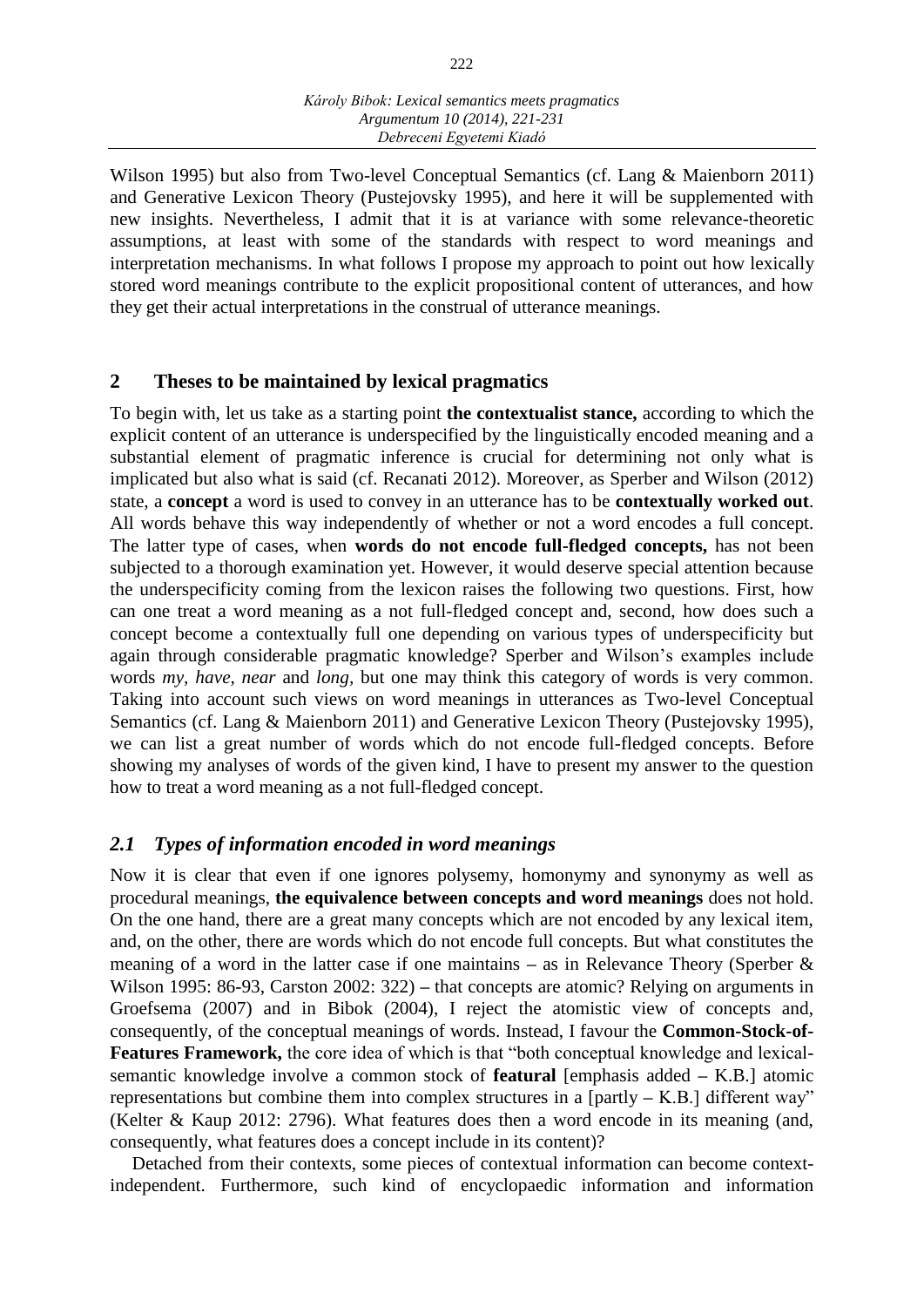concerning the use of language can be encoded as an integral part of lexical-semantic representations (Németh T. & Bibok 2010). Therefore, like Groefsema (2007), who recasts logical and encyclopaedic pieces of information as ingredients of the content of a concept, I also assume **two types of information in word meanings.** Besides meaning representations composed by means of **primitive predicates,** lexical pragmatics (Bibok 2004, 2010) applies encyclopaedic meaning descriptions. In doing so, a significant role is given to **prototype semantics and lexical stereotypes.**

It is well-known that according to the prototype view (Kelter & Kaup 2012, cf. also Lewandowska-Tomaszczyk 2007 and Taylor 2011), category membership is a function of an item's similarity to the prototype which is an assemblage of all possible features (in accordance with one of the conceptions of being a prototype). Features can be weighted by a measure of their importance and between them there can be causal and other relations. However, it has to be admitted without delay that degree of membership is only a prototypical feature of prototypes because prototypicality effects also occur when clear category boundaries are present (something is or is not a bird, but some birds may be "birdier" than others) or even when a category (e.g. *odd number*) has a clear definition (Geeraerts 1989, Kelter & Kaup 2012).

Lexical stereotypes prescribe the corresponding – perhaps culture-dependent – manner and goal (if any) of the events to be expressed by single lexemes and not periphrastic (causative) constructions (Gergely & Bever 1986). Although encyclopaedic, lexical stereotypes differ from prototypes, because there may be prototypical causative events not expressible by single lexical items *(\*The psychiatrist reminded the aphasic of his mother's birthday by giving him an electric shock* vs. *The psychiatrist caused the aphasic to remember his mother's birthday by giving him an electric shock).* Moreover, the information encoded by lexical stereotypes does not have to be treated as conversational implicatures (McCawley 1978) if one argues along the lines of Groefsema (2007).

Thus, the present paper does not only take for granted that both semantic predicates and world knowledge are indispensable parts of lexical-semantic representations but also that there should be a division of labour between them (cf. Engelberg 2011a). So, according to Levin and Rappaport Hovav's (1995: 20-30) highly influential approach to the issue, verb meaning is represented in the form of predicate composition and, in addition to the primitive predicates, there is another kind of meaning element, namely, what has been called constants. Combinations of predicates constitute grammatically relevant aspects of verb meanings, and constants encode their idiosyncratic elements. At the same time, because of enriched meaning representations argued for in order to account for syntactic alternations (Iwata 2002, Bibok 2010), such a characterization of the distinction between the knowledge of language and that of the world is questionable (cf. also Engelberg 2011b: 135). Therefore, I assume another distinction between **necessary (logical or metaphysical) constituents and prototypical/ stereotypical encyclopaedic knowledge** in word meanings.<sup>1</sup>

 $\overline{a}$ 

<sup>1</sup> This is fairly similar to what Allan (2012: 234) says, if we read it in the sense of decomposition (rather than in an atomistic, or holistic, way): "a lexicon entry can be constructed to indicate the necessary components of meaning for the entry and also the most probable additional components of meaning that obtain for most occasions of use but which may be canceled as a function of contextual constraints. These can be seen as prototype effects".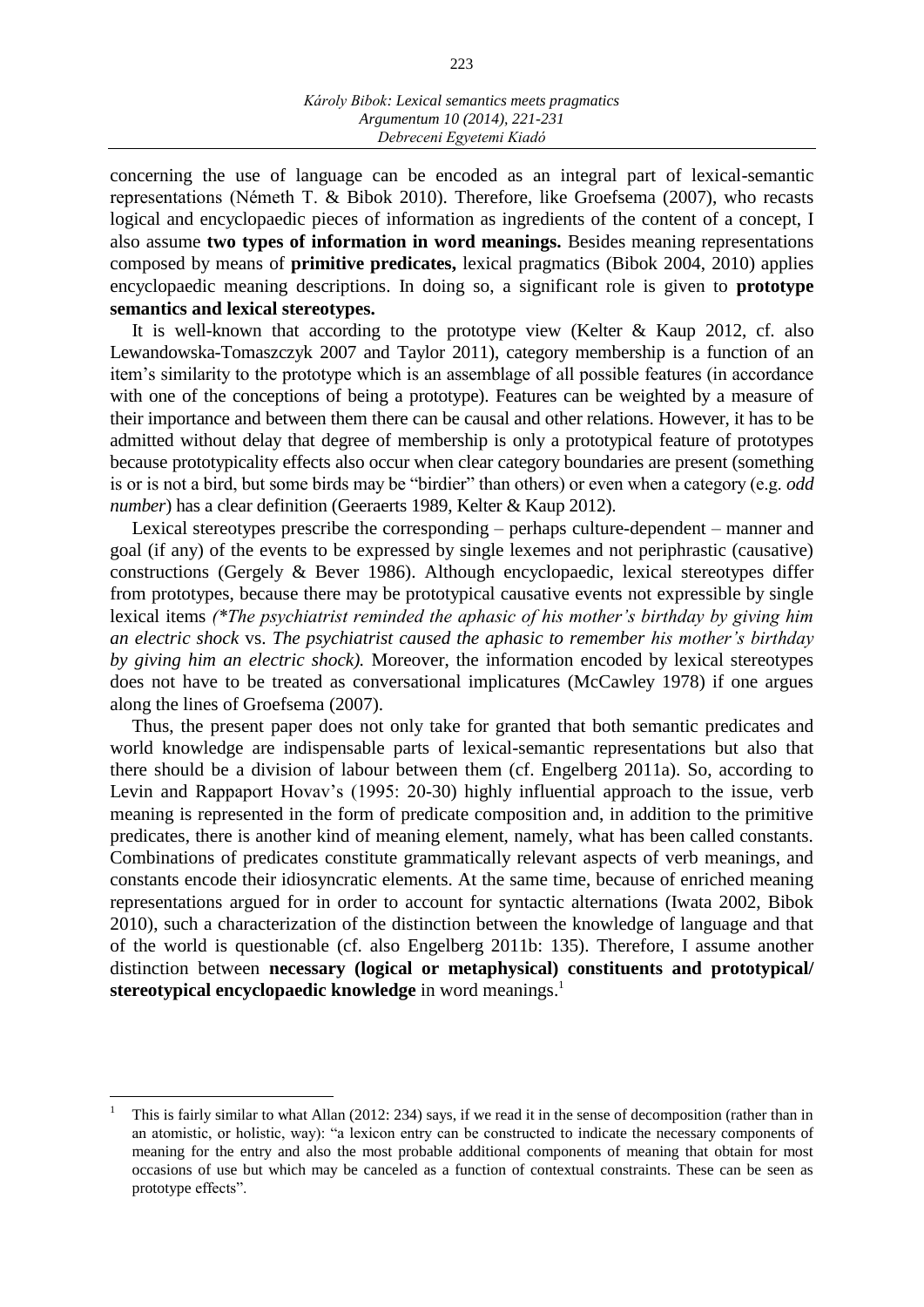## *2.2 Types of encoded encyclopaedic information*

Now we can turn to some examples whose lexical-semantic analysis illustrates not only the above distinction but also various types of the storage of encyclopaedic information in representations of word meanings.

## *2.2.1 Prototypes and lexical stereotypes added to predicate decomposition*

The analytic description in (1a) shows the meaning core of the Russian verb *rezat'* 'cut through pressing' expressed periphrastically and then in (1b) it is translated into a formalized metalanguage of semantic predicates:

(1) a. 'using Z such that Z presses Y, X causes Y to become not a whole'; b. [[[x USE z] : [z PRESS y]] CAUSE [BECOME [not WHOLE y]]].

However, let us imagine the following situation: John puts the edge of a knife on the bread and then a heavy stone on the knife, causing the distortion of bread, i.e. causing bread to become not a whole. This event could hardly be designated by means of the single lexeme *rezat'* 'cut through pressing' as in (2).

(2) Džon režet xleb nožom. John.NOM cuts bread.ACC knife.INS 'John is cutting bread with a knife.'

Instead, the above-mentioned event would be expressed with an analytic construction: *Doing this and this, he causes that…*

Even though someone uses instruments with a sharp edge in standard ways, typical and non-typical situations of *rezat'* 'cut through pressing' can appear. For instance, cutting bread into two or several pieces with a knife seems to be more typical than cutting it in such a way that it is distorted but is not divided into separate pieces. Even less typical is an event when we try to cut a board into pieces with a knife. In addition, it is not untypical for the verb *rezat'*  'cut through pressing' to denote cutting events carried out with another kind of sharp-edged instruments called in Russian *nožnicy* 'scissors'. For example:

(3) Džon režet list bumagi nožnicami. John.NOM cuts sheet.ACC paper.GEN scissors.INS 'John is cutting a sheet of paper with scissors.'

Consequently, we need to supplement the core meaning in (1) with the indication of the lexical stereotype in (4), containing the following encyclopaedic information, perhaps, not propositional, but procedural in its nature:

(4) 'standard ways of using Z, which X can cut Y with through pressing',

and with the indication of the prototype in (5):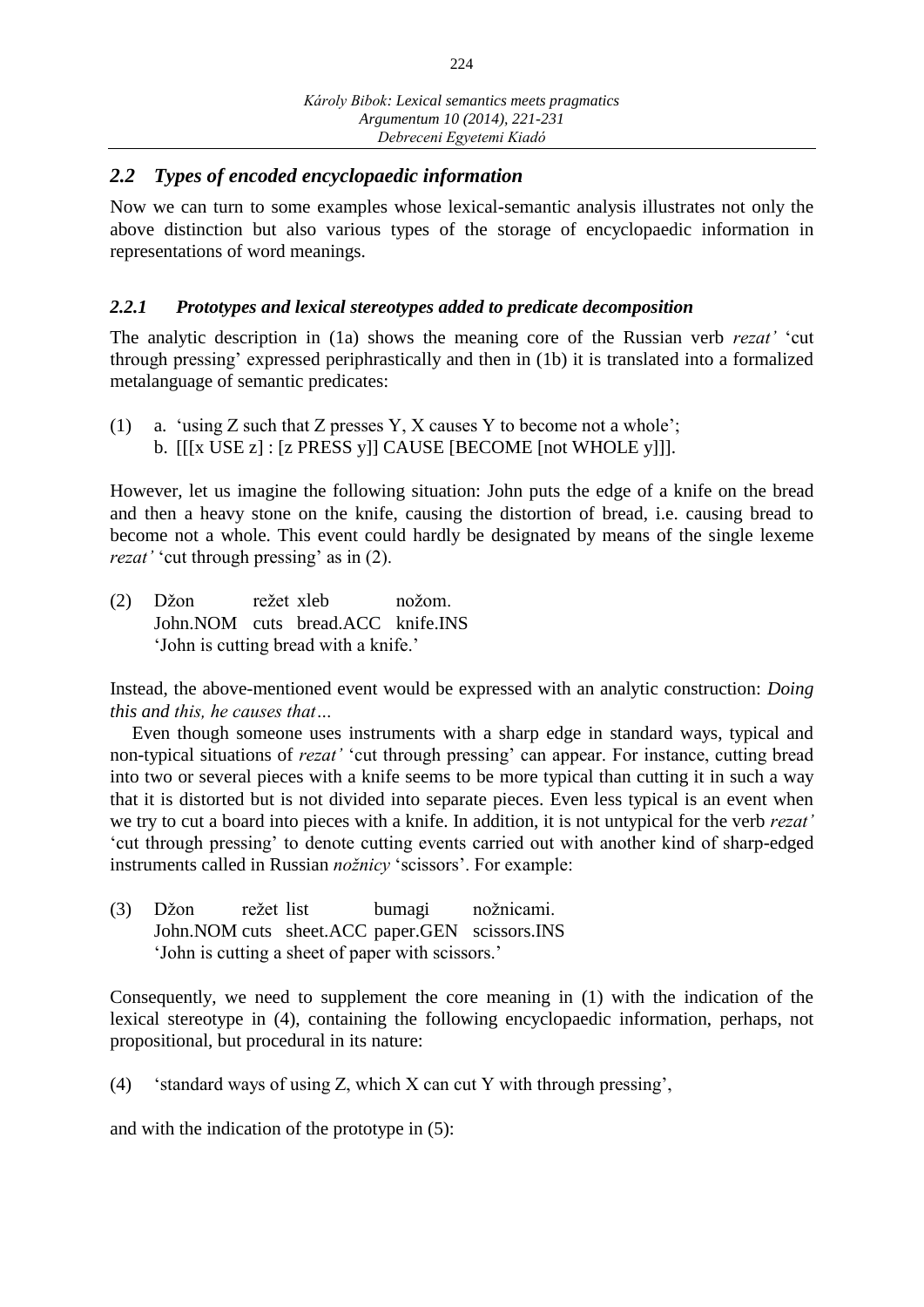(5) 'using sharp-edged instruments such as a knife, a slicing machine or a pair of scissors to cause the distortion of, e.g., bread, meat or paper through pressing<sup>2</sup> and dividing it into pieces'.

Now consider further examples in (6) and (7).

- (6) Džon režet kusočki (mjasa). John.NOM cuts pieces.ACC meat.GEN 'John is cutting up pieces (of meat).'
- (7) Džon režet poloski (bumagi). John.NOM cuts stripes.ACC paper.GEN 'John is cutting up stripes (of paper).'

In contrast with (2) and (3), what is cut (and expressed by syntactic objects) in (6) and (7) is not an existing object, but it is coming into being through that activity. In other words, the events under consideration result in pieces of meat and stripes of paper. One can cope with such a use of the verb in  $(6)$  and  $(7)$  as follows. When cutting Y does not only cause Y to become not a whole, some parts W (of Y) also come to exist. Therefore, instead of (1), the meaning of *rezat'* 'cut through pressing' can be given in more detail as (8):

- (8) [[[x USE z] : [z PRESS y]] CAUSE [[BECOME [not WHOLE y]] (: [BECOME [EXIST w]])]],
	- where  $1. w =$  parts of *y*, i.e. [w PARTS\_OF *y*], 2. the parentheses express optionality.

Finally, one should realize that prototypicality conditions given in (5), and also possible deviations from those, play a crucial role in the identification of denotation of the verb *rezat'*  'cut through pressing'. Such a character of denotation of this verb should be strongly emphasized as a novelty in comparison with previous analyses (for details, see Bibok 2009: 11-15). In contrast, in the case of verbs of communication such as Hungarian *hív* 'call' and *küld* 'send', the predicate decomposition establishes denotational limits (cf. Bibok 1998). Therefore, prototypes added to their predicate decomposition only differentiate between typical and atypical cases inside the same, though fairly underspecified, conceptual domains.

## *2.2.2 Prototypes built into predicate decomposition*

 $\overline{a}$ 

For instance, such prototypes account for the occurrence of directional phrases which Russian and Hungarian verbs of cutting did not originally possess. Consider the Russian examples in (9) and (10).

<sup>2</sup> As to the typical use of a knife, one can mention another feature, namely, that it does not only press Y but also moves back and forth.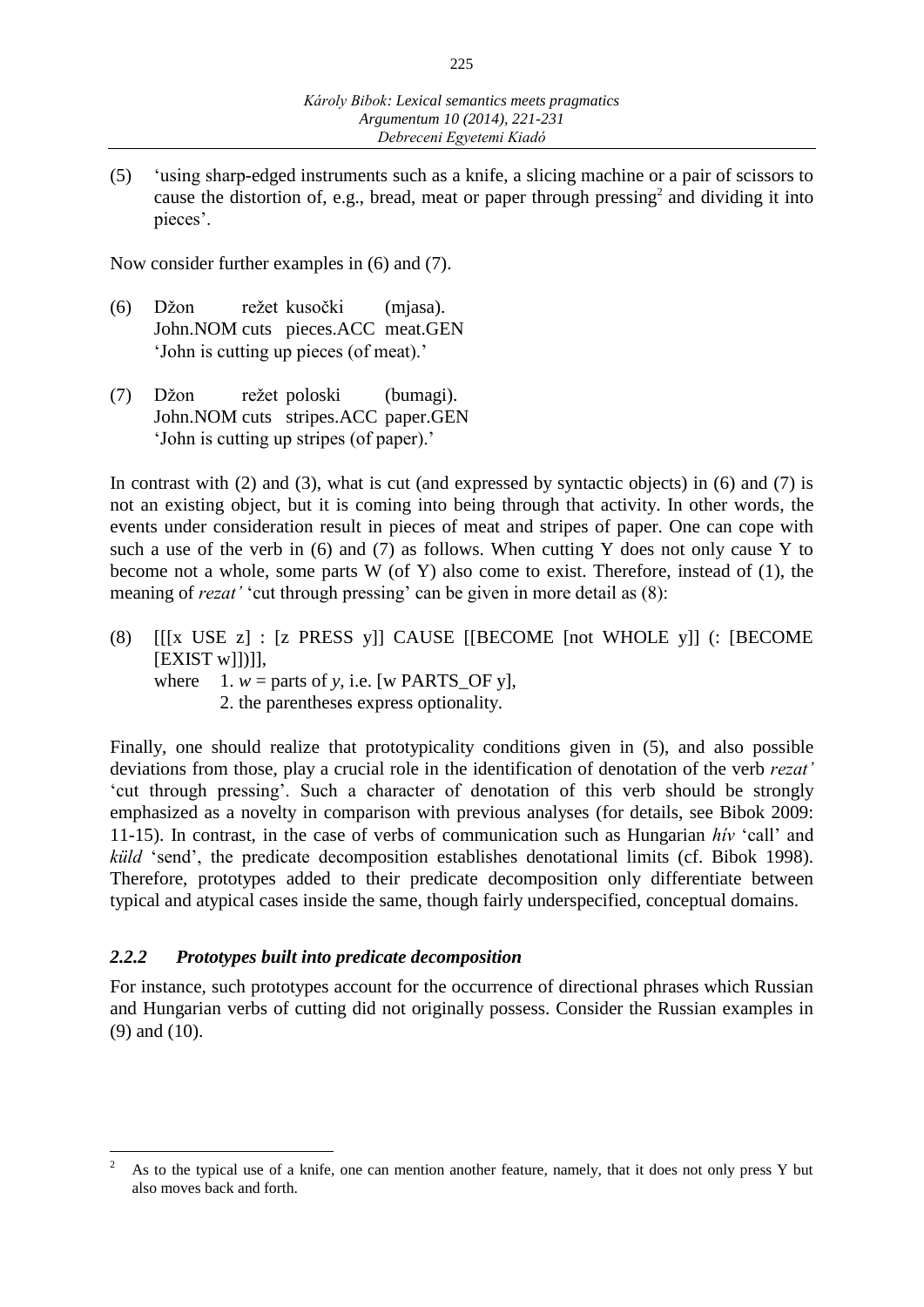- (9) Prodavščica narezala kolbasu tonkimi kuskami na voščenuju salesgirl.NOM PRF.cut.PST.SG.FEM salami.ACC thin pieces.INS on wax bumagu. paper.ACC 'The salesgirl sliced the salami into thin pieces onto the wax paper.'
	-
- (10) Mama naterla syr na gotovye makarony. mother.NOM PRF.grated.SG.FEM cheese.ACC on prepared macaroni.PL.ACC 'The mother grated the cheese onto the macaroni.'

How can adverbial directional phrases appear with these Russian (prefixed) verbs expressing cutting and similar actions, if they had not had them before? To get an answer, let us develop the lexical-semantic representation in (8) one step further and take into consideration the following: parts *w* coming into being by cutting **typically** – as world knowledge dictates – move and occupy a spatial position while *y* becomes not a whole. Instead of adding this piece of typical, encyclopaedic information to the core meaning representation in (8) as a separate prototype description (see (5)), it should be built into (8) as its optional part in parentheses, like the fragment [BECOME [EXIST w]], which is also optional and specified by the piece of information on motion. Now one gets a modified representation for the core meaning of *rezat'*  'cut through pressing':

- (11) [[[x USE z] : [z PRESS y]] CAUSE [[[BECOME [not WHOLE y]] (:[[BECOME [EXIST w]] **(: w MOVE\_TO v)**])]],
	- where  $1. w =$  parts of *y*, i.e. [w PARTS\_OF *y*],
		- 2. the parentheses express optionality.

There are two remarks in order concerning (11). First, since the component of motion in parentheses figures in a wider scope of other parentheses, the former can play a role together with the latter. Thus, (11) allows the appearance of the motion sense only in case cutting results in not only becoming not a whole but also being divided into parts, which is in full accordance with our every-day knowledge. Second, the fact that the relational formula in (11) composed out of semantic predicates encodes some encyclopaedic information clearly shows grammatical relevance of the latter with respect to the presence of directional phrases in a construction.

## *2.2.3 Prototypes as main constituents of lexical-semantic representations*

The **third** type of encoded encyclopaedic information includes prototypical characteristics which, in addition to some general classifying features given as semantic predicates, constitute the main part of lexical-semantic representations. Consider natural kind terms, e.g. *tiger*. Besides being an ANIMAL, a tiger  $-$  prototypically  $-$  is a fierce big feline with yellow fur and black stripes and, perhaps, lives in a jungle. Although nouns of artefacts, usable in accordance with appropriate functions, have somewhat more relational meanings because of the GOAL component, their shape, material and correspondence between GOAL and actual usability or use are subject to prototype semantics. It is worth noting that possible lack of coincidence between GOAL and actual usability/use indicates the need of a somewhat more precise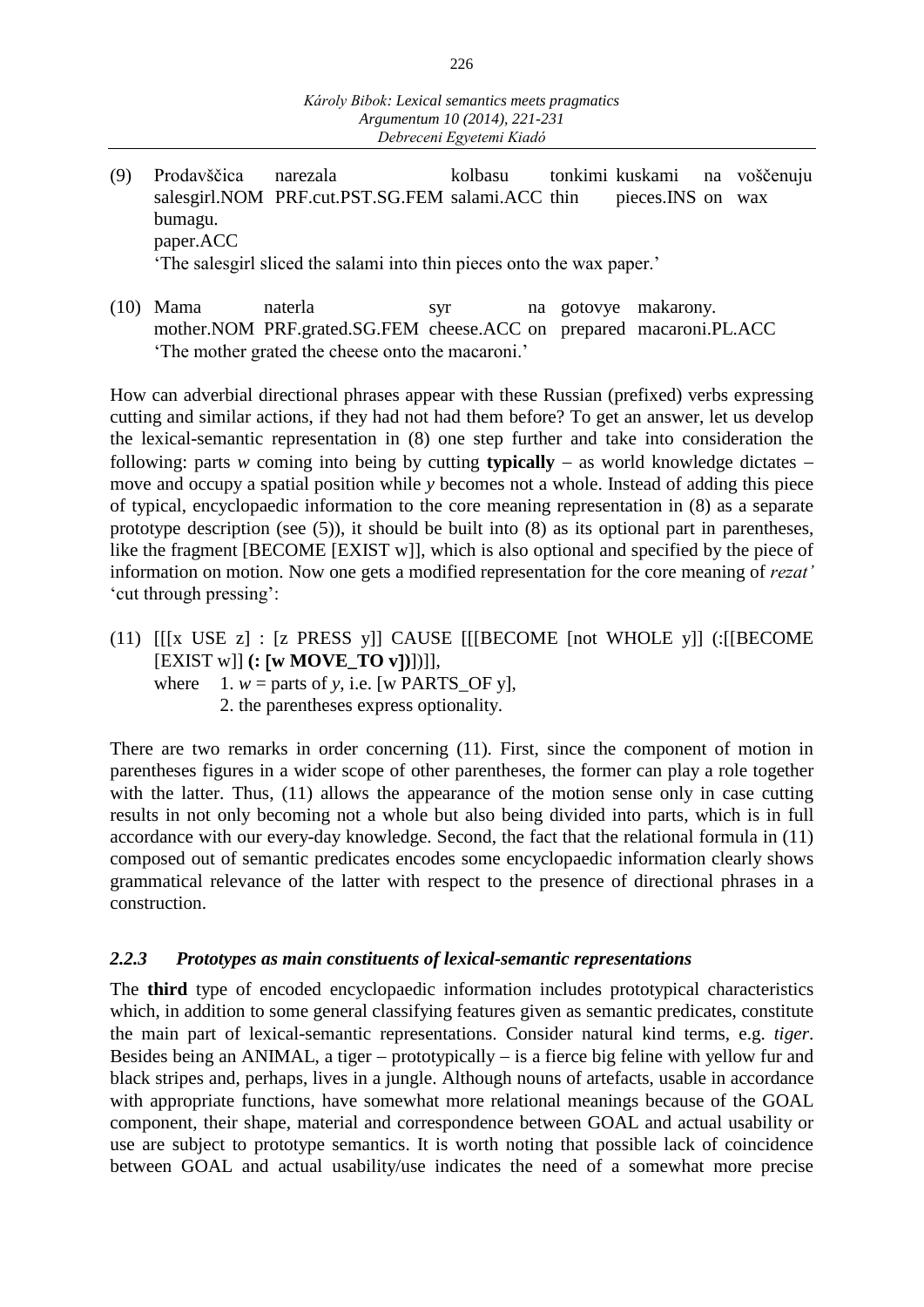formulation of the GOAL. What is certain is that an artefact is made **in accordance with** a goal. However, whether that function is always realized when the artefact is used or whether that function can be fulfilled at all are issues different from what goal the artefact has been made in accordance with. For instance, in the case of *boat* one can assume (12):

#### (12) [x MADE\_IN\_ACCORDANCE\_WITH\_GOAL y], where *y* = MOVING\_ACROSS\_WATER.

On the basis of section **2.2,** the following two theses may be formulated for lexical pragmatics.

First, besides lexical stereotypes, at least **three types of encoded encyclopaedic information** can be differentiated: prototypical characteristics which are **added to** or **built into** the predicate decomposition of lexical-semantic representations as well as which **constitute the main part** of lexical-semantic representations.

Second, since a number of words do not encode full-fledged concepts, lexical pragmatics cannot do without **underspecified meaning representations.** Of the various forms of underspecification, above we have only encountered **prototypes and the bracketing of the optional (prototypical) parts.** However, they also include the double interpretation of a lexical-semantic structure, or focusing on one part of a representation, the components abstracted from concrete instantiations, the use of variables for components to be differentiated or shifted and, maybe, other procedures (cf. Bibok 2004, 2010).

#### *2.3 Construction of utterance meanings*

Underspecified word meaning representations embracing two types of information, encoded both in primitive predicates of necessity of some kind and prototypical or stereotypical structures of context-independent pragmatic knowledge, are **semantically and pragmatically rich enough to serve as a basis for full-fledged, non-metaphorical actual pragmatic senses** emerging contextually (or even constructionally) in utterances. This is illustrated by a brief case study of contextual uses of a verb with prototype added to the predicate decomposition, namely, of the Russian verb *rezat'* 'cut through pressing'.

To begin with, consider (13):

(13) rezat'xleb cut bread.ACC 'cut bread'

In the immediate context of *xleb* 'bread', the verb *rezat'* 'cut through pressing' is differentiated within the scope of its prototype in (5) above, which encodes some encyclopaedic knowledge. Such a differentiation proceeds further in (14) because the cutting instrument is specified as one of the typical instruments of cutting bread.

(14) rezat'xleb nožom cut bread.ACC knife.INS 'cut bread with a knife'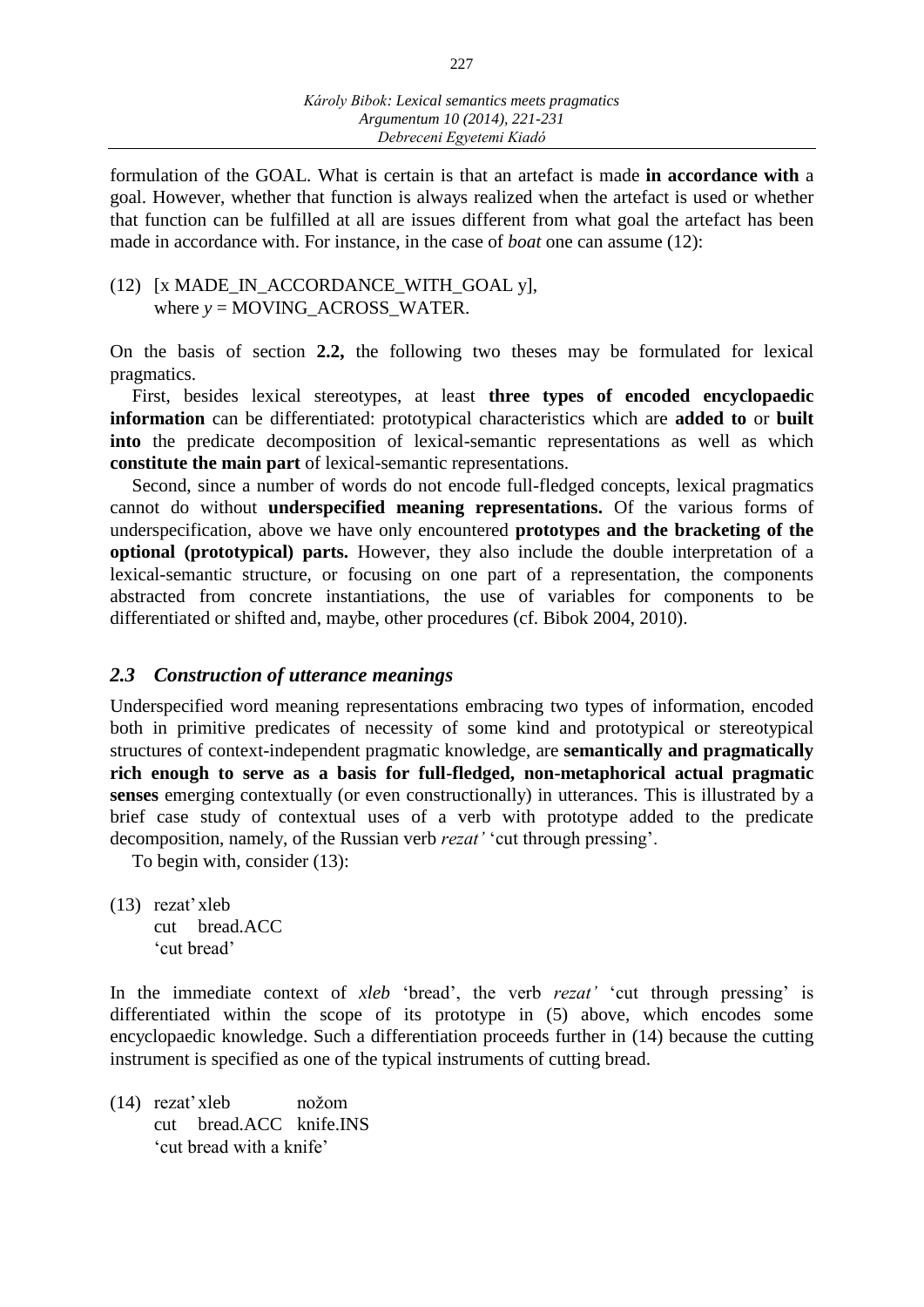However, if there is a deviation from the prototype but not from the lexical stereotype of using an instrument in a standard way to cut something (through pressing), one has to extend the immediate context to get a relevant interpretation.

(15) rezat' dosku nožom cut board.ACC knife.INS 'cut a board with a knife'

The object to be cut with a knife (through pressing) in (15), i.e. a board, does not fit the prototype of the verb *rezat'* 'cut through pressing'. But we can access respective – not encoded – encyclopaedic information as a kind of extended context (cf. Sperber & Wilson 1995) since we all know, on the basis of our general world knowledge, that it is possible to use a knife to cut a board (through pressing) if it is necessary. Despite non-prototypicality of such a way of cutting, this information is in accordance with the prototype of the verb because the event at stake is fairly similar to prototypical ones. Therefore, one can reach a suitable interpretation: 'causing a board to become not a whole with a knife (through pressing)', although it needs strenuous efforts and a long time, let alone 'causing a board to be divided into parts with a knife (through pressing)'. In other words, the meaning construction of expression (15) is done through pragmatic inference on the basis of **encyclopaedic information not encoded by and even not associated with any lexical items** in a(n immediate) context of *rezat'* 'cut through pressing' but coming from our general world knowledge.

The interpretation mechanism proposed for (15) is valid for another deviation from the prototype.

(16) rezat' xleb toporom cut bread.ACC axe.INS 'cut bread with an axe'

The instrument indicated in (16) does not match the prototype of the verb *rezat'* 'cut through pressing', either. But once again on the basis of our general world knowledge, we have a further piece of encyclopaedic information that it is possible to use an axe as a knife if it is necessary or purposeful, or simply if one wants to. This piece of information makes (16) similar enough to the prototype of the verb, and one can get a relevant interpretation in an encyclopaedically extended context: 'cut bread with an axe (through pressing), i.e. using an axe in a way we use a knife'.

Furthermore, there are uses of *rezat'* 'cut through pressing' which are quite obviously even more different from the typical cases in (13) and (14) than (15) and (16). Consider (17) and (18) below. They are fully acceptable because they do not contradict the core lexical-semantic representation in  $(8)$ , because – as we recall – it does not specify the object used to cut with as an instrument with a sharp edge.

(17) rezat' mjaso kameškom cut meat.ACC small.rock.INS 'cut meat with a small rock'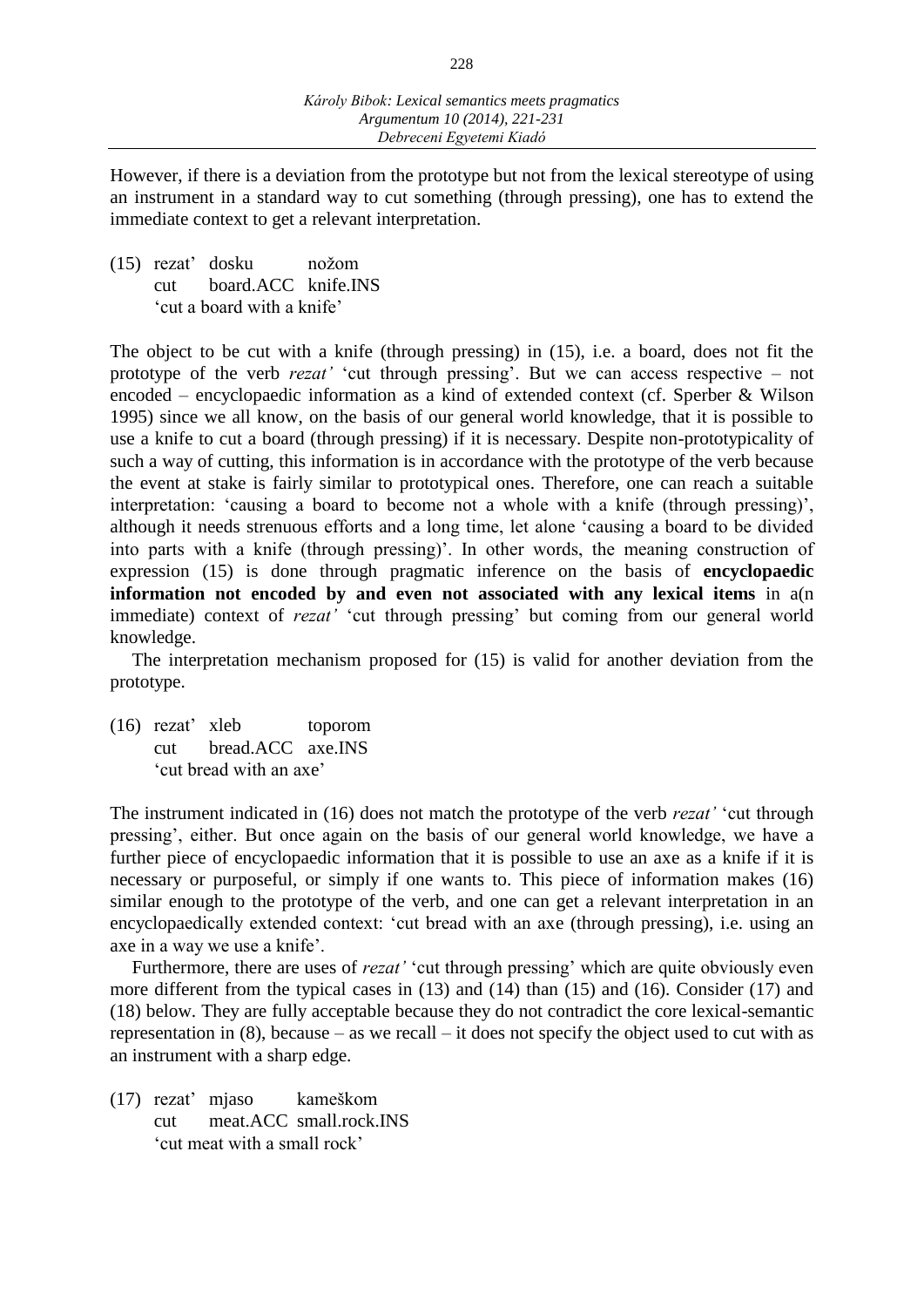(18) rezat' rogovicu lazernym lučom cut cornea.ACC laser beam.INS 'cut the cornea with laser'

As to (17), it can be interpreted with the help of our general world knowledge as follows. Although in spite of a requirement of the prototype in (5), a small rock is not an instrument, a flat one probably has a sharp edge and may occasionally be used to cut meat in a way we cut with a knife (which might not have been an atypical case in prehistoric age). It is important to notice that this event is similar to the one in (16), the difference being the lack of use of an instrument. Let us recall that (16) has in turn been considered to resemble the prototype of *rezat'* 'cut through pressing'.

In (18), the object to cut with (through pressing) does not have any sharp edge at all. Nonetheless, cutting can take place because, according to our general knowledge about the world, the result of causing deliberate distortion comes into being in a way similar to nonprototypical and prototypical cases of using sharp-edged instruments or objects.

Finally, it is worth mentioning that the differentiation of the given verb within the scope of the prototype in an immediate context as in (13) is only the typical case for lack of any specific context. If we gain, from an extended context, e.g. from the physically observable environment, information about using an atypical instrument, say an axe, to cut bread (through pressing), then **the typical interpretation available in an immediate context** does not emerge. Instead, we interpret (13) **in an extended context** under consideration as (16), i.e. 'cut bread with an axe (through pressing)'.

On the basis of section **2.3,** we may add the following three points, characteristic of the present conception of lexical pragmatics, to the two theses formulated at the end of the preceding section**.**

First, having underspecified meaning representations (see the second thesis in **2.2**), words reach their full meanings **in corresponding contexts** through considerable pragmatic inference. Likewise, the contexts may help to find lexically required predicates (and also arguments) which are, however, unrealized in utterances (for details, see Németh T. & Bibok 2010).

Second, inspired by Relevance Theory, my version of lexical pragmatics distinguishes between **immediate** and **(**discursively, perceptually and encyclopaedically) **extended contexts.**

Third, in addition to the three types of lexically encoded encyclopaedic knowledge (see the first thesis in **2.2**), **not encoded** pieces of such information may be established in connection with encyclopaedically extended contexts.

#### **3 Conclusion**

To sum up, what has been outlined in this paper is a conception of lexical pragmatics which deals with mutual connections of grammar and pragmatics in a subfield of broadly conceived grammar, i.e. in the lexicon. Lexical pragmatics contributes to our knowledge about utterance meaning "ingredients" both from inside the utterance and from outside of it. Although the underspecified character of word meanings is unequivocal, there is no single way that matches all the above mentioned pragmatic factors in utterance meaning construction. However, one should assume a radical form of this underspecificity together with a number of different ways to get pragmatically relevant interpretations.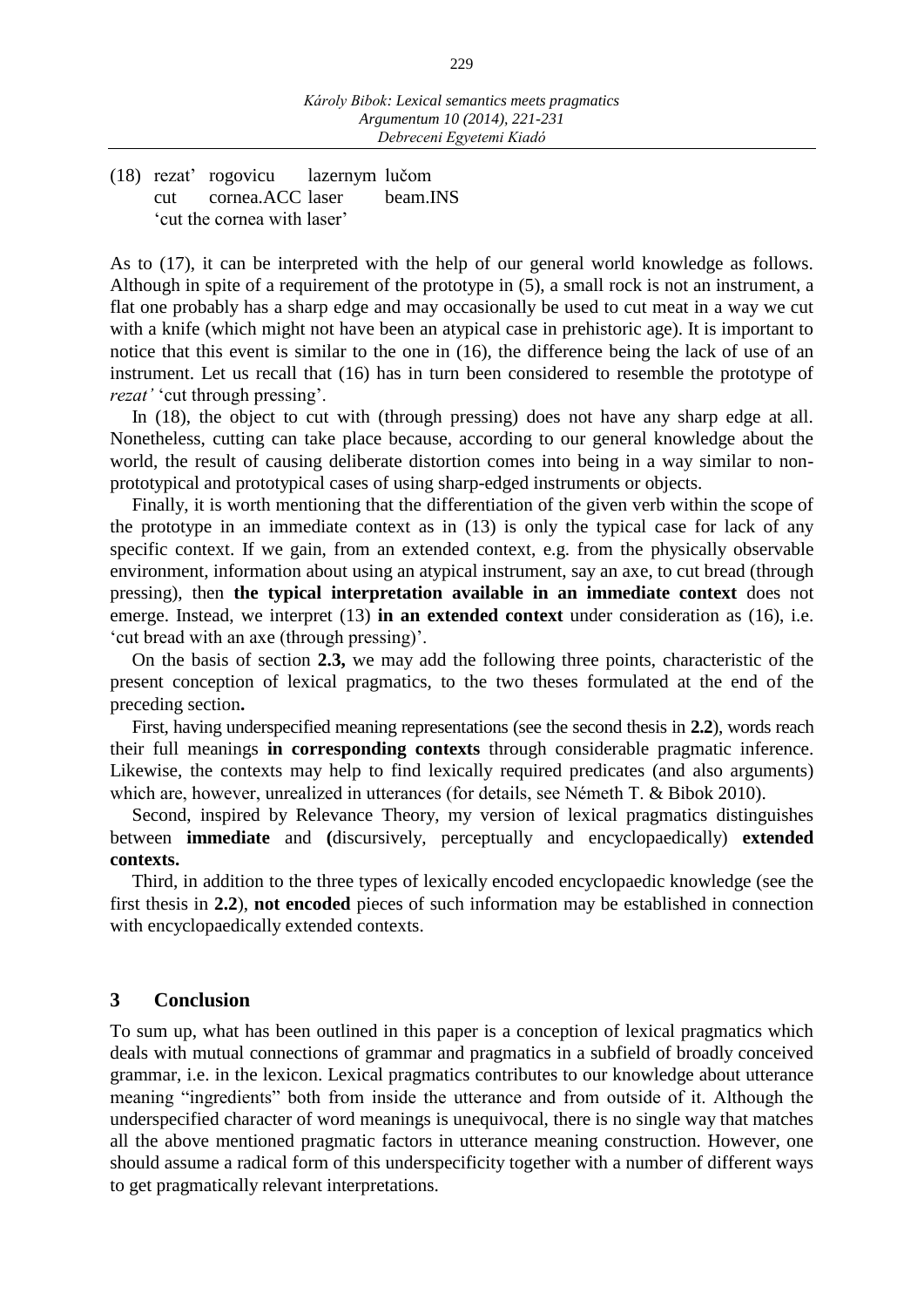#### **References**

- Allan, K. (2012): Pragmatics in the (English) lexicon. In: Allan, K. & Jaszczolt, K.M. (eds.): *The Cambridge Handbook of Pragmatics.* Cambridge: Cambridge University Press, 227- 250.
- Bibok, K. (1998): A *hív* és a *küld* igék konceptuális szemantikai vizsgálata [A conceptual semantic investigation of Hungarian verbs *hív* 'call' and *küld* 'send']. *Magyar Nyelv* XCIV, 436-446.
- Bibok, K. (2004): Word meaning and lexical pragmatics. *Acta Linguistica Hungarica* 51/3-4, 265-308.
- Bibok, K. (2009): О sootnošenii teoretičeskogo jazykoznanija i rusistiki [Interrelationship between theoretical linguistics and Russian linguistics]. *Studia Slavica Academiae Scientiarum Hungaricae* 54, 1-19.
- Bibok, K. (2010): From syntactic alternations to lexical pragmatics. In: Németh T., E. & Bibok, K. (eds.): *The Role of Data at the Semantics–Pragmatics Interface*. Berlin: Mouton de Gruyter, 261-304.
- Blutner, R. (2010): Lexical pragmatics. In: Cummings, L. (ed.): *The Pragmatics Encyclopedia.* London: Routledge, 247-251.
- Carston, R. (2002): *Thoughts and Utterances: The Pragmatics of Explicit Communication.* Oxford: Blackwell.
- Engelberg, S. (2011a): Frameworks of lexical decomposition of verbs. In: Maienborn, C., Heusinger, K. von & Portner, P. (eds.): *Semantics: An International Handbook of Natural Language Meaning, vol. 1*. Berlin: Walter de Gruyter, 358-399.
- Engelberg, S. (2011b): Lexical decomposition: Foundational issues. In: Maienborn, C., Heusinger, K. von & Portner, P. (eds.): *Semantics: An International Handbook of Natural Language Meaning, vol. 1*. Berlin: Walter de Gruyter, 124-144.
- Geeraerts, D. (1989): Introduction: Prospects and problems of prototype theory. *Linguistics*  27, 587-612.
- Gergely, G. & Bever, T.G. (1986): Related intuitions and the mental representation of causative verbs in adults and children. *Cognition* 23, 211-277.
- Groefsema, M. (2007): Concepts and word meaning in relevance theory. In: Burton-Roberts, N. (ed.): *Pragmatics.* Basingstoke: Palgrave Macmillan, 136-157.
- Horn, L.R. (2008): Pragmatics and the lexicon. In: Sterkenburg, P. van (ed.): *Unity and Diversity of Languages.* Amsterdam: Benjamins, 29-41.
- Huang, Y. (2009): Neo-Gricean pragmatics and the lexicon. *International Review of Pragmatics* 1, 118-153.
- Iwata, S. (2002): Does MANNER count or not? Manner-of-motion verbs revisited. *Linguistics* 40, 61-110.
- Kelter, S. & Kaup, B. (2012): Conceptual knowledge, categorization, and meaning. In: Maienborn, C., Heusinger, K. von & Portner, P. (eds.): *Semantics: An International Handbook of Natural Language Meaning, vol. 3.* Berlin: Walter de Gruyter, 2775-2804.